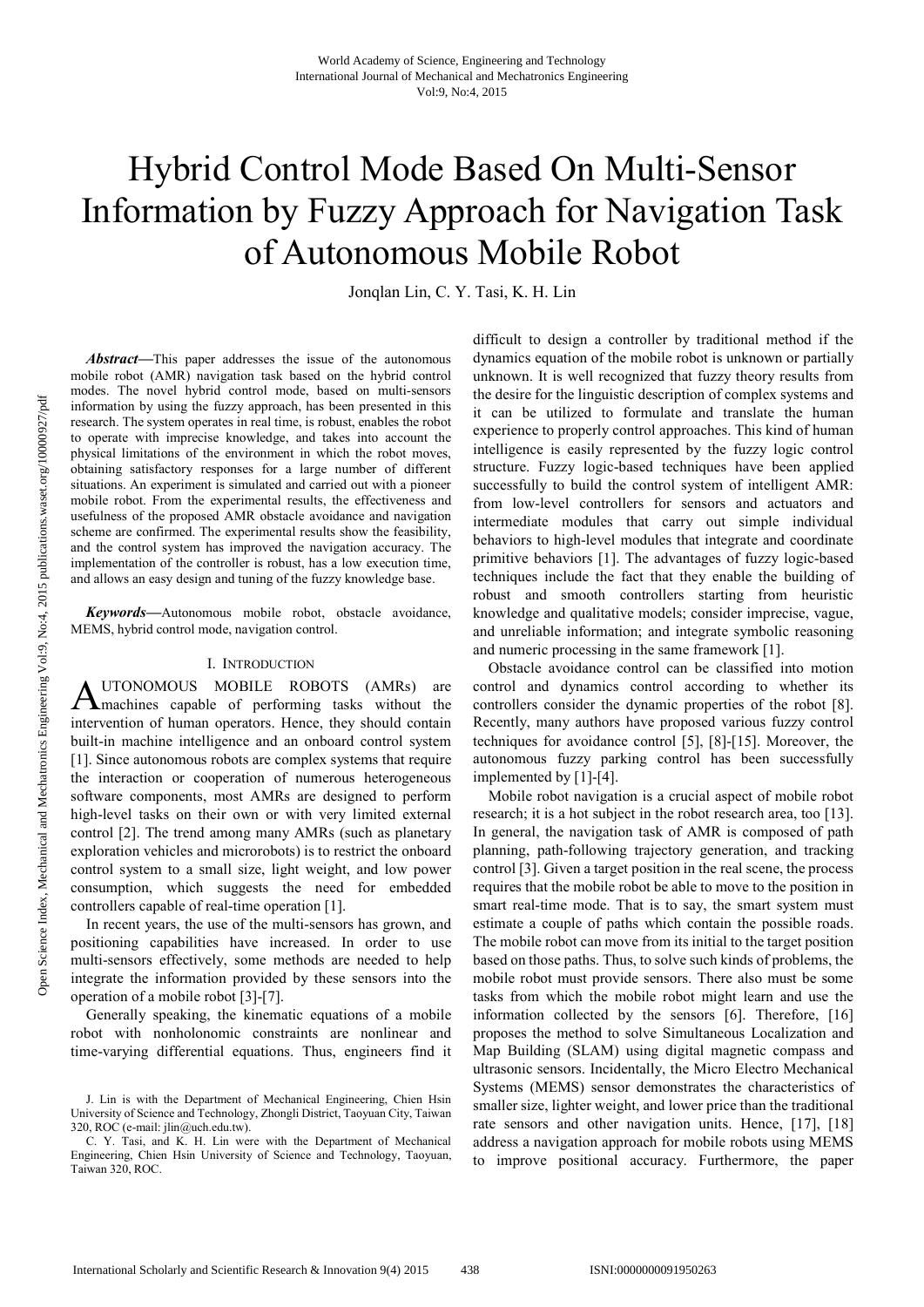proposed an efficient localization scheme for an indoors mobile robot using Radio-Frequency Identification (RFID) design is verified in [19], [20]. However, the reader antenna detects several tags within its detecting range, and the mobile robot moves while the reader gathers the tags; the position-estimation error is inherent for such a method. For this reason, the specific localization task is difficult with the RFID-based system. However, as the review of the above articles, the hybrid control mode based on multi-sensor information for navigation task of AMR is still under investigation.

Hence, this paper addresses the issue of the AMR navigation approach based on the fuzzy obstacle avoidance rule and the MEMS sensor fuzzy orientation compensation rule. The novel hybrid control mode based on multi-sensor information by using fuzzy approach will be presented in this research first. An experiment is simulated and carried out with a pioneer mobile robot. In this new navigation scheme, the reduction of the error and drift can be proved. The experiment results demonstrate the effectiveness and performance of the proposed navigation scheme. This paper is organized as follows. The system structure of the implemented robot, which consists of mechanism module, control card module, stepping motor module, sensor module, and wireless communication module, will be demonstrated in Section II. Section III addresses the hybrid control mode design. The real-time path tracking control of the mobile robot is presented in Section IV, and conclusions are given in Section V.

#### II.SYSTEM STRUCTURE

The proposed mobile robot of this research is a full autonomous wheeled robot. Consider a kinematic model of the AMR as shown in Fig. 1, where the real wheels are fixed parallel to the car body. The front wheels can turn to the left or the right, but the left and right front wheels must be parallel. The center of mass of the mobile robot is  $(x, y)$ . The angle  $\theta$  is the orientation of the steering wheels with respect to the frame of the AMR.  $V_L$  and  $V_R$  indicate the speed of the left and right wheels, respectively.

AMR demonstrates a design viewpoint that recognizes various functions so that it can be used not only in path tracking but also in obstacle avoidance. Thus, the hardware implementation of the mobile robot consists of the mobile robot mechanism, control card module, stepping motor module, sensor module, and wireless communication module. The overall hardware architecture of the mobile robot is shown in Fig. 2.

The mobile robot mechanism is a four-wheeled vehicle with front-wheel drive and front steering wheels. The mobile robot mechanism carries the Arduino board, communication module, sensor module, circuit board, batteries, etc.

## *A. Mobile Robot Mechanism*

The mobile robot mechanism is a four-wheeled vehicle with front-wheel drive and front steering wheels (Fig. 2). The mobile robot mechanism carries the Arduino board, communication module, sensor module, circuit board, batteries, etc.



Fig. 1 Kinematic model of a mobile robot



Fig. 2 Hardware implementation of the AMR

## *B.Control Card Module*

The Arduino Mega 2560 is to be used as the control board of this study. It has 54 digital input/output pins, 16 analog inputs, 4 Universal Asynchronous Receiver Transmitters (UART), a 16 MHz crystal oscillator, and a USB connection. It contains everything needed to support the microcontroller; the user simply connects it to a computer with a USB cable or powers it with an AC/DC adapter or battery to get started. The software consists of a standard programming language compiler and a boot loader that executes functions on the microcontroller. The Arduino board in this implementation presents several advantages, such as low price, small size, and flexibility.

### *C.Stepper Motor Driving Module*

The stepping motor in the mobile robot mechanism is used to drive the steering angle of the mobile robot. A driver module (Model: THB6064H), manufactured by Toshiba, provides 8 steps and 16 output current settings to meet the variable speed requirements. The THB6064H is assembled in a PCB board to drive the stepping motor.

#### *D.Sensor Module*

To facilitate obstacle avoidance, the robot is equipped with a set of sensors. The robot uses proximity infrared (IR) sensors (Model: GP2Y0A21YK, Sharp Co.) to gather area information and then set up direction function to detect the obstacles. By measuring the reflected light, the robot detects whether there is obstacle along the route. According to the sense signal received, the robot can count the relative distance between itself and the obstacle. Four IR proximity sensors are mounted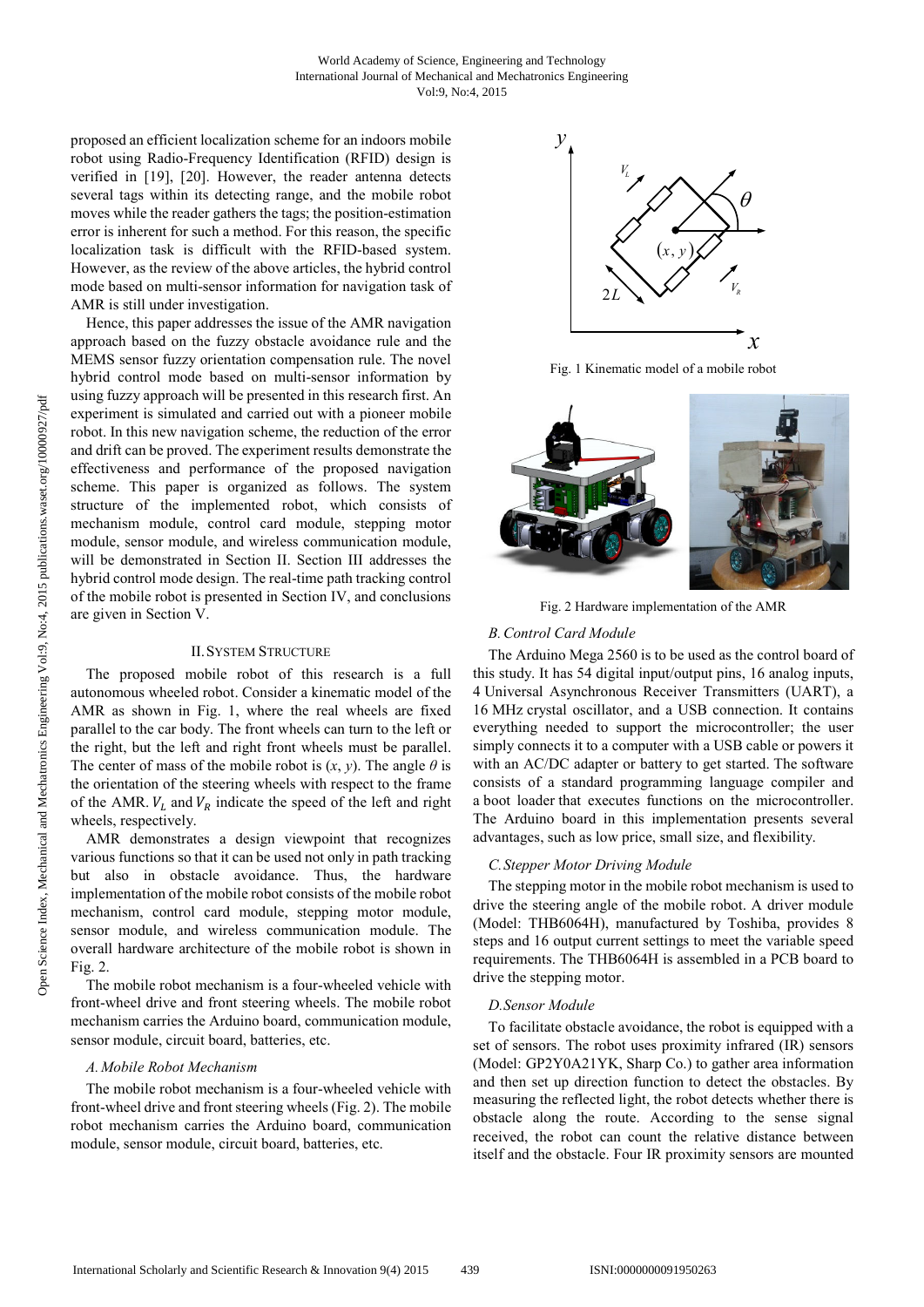in the proposed AMR; this type of proximity infrared sensor has an analog output that varies from 3.1V at 10cm to 0.4V at 80cm.

Moreover, another MEMS sensor module (Model: GY-80) is also mounted on the AMR for sensing purposes. The MEMS sensor module contains the accelerator, compass, and gyroscope. In this research, an accelerator is integrated into the compass for the azimuth calibration in order to compensate for the output signal and to sense the earth findings.

The compass uses magnetic field (the North Pole) to examine direction. The compass measures the change of angle when an object changes direction. The compass consists of a couple of vertical coils and follows the electromagnetic induction to find the direction, which measures the vector from the voltage in the two coils. In addition, the MEMS sensor module offers the characteristics of smaller size, lighter weight, and lower price than the traditional rate sensors and other navigation units. Through the MEMS E-compass and accelerometer, we can determine the steering angle and the position information. Furthermore, in order to obtain a more complete view of the environment, the wireless camera is adopted to capture the scene.

Consequently, as mentioned above, some sensors such as the infrared sensors, accelerator, E-compass, gyroscope, and wireless camera can also be used to gather information regarding the surroundings. The information data from the sensors is taken through the Arduino Mega 2560 control board to determine and analyze its validity and application. Combining all of the data from the sensor, the robot can calculate the optimum route and moving speed.

### *E. Wireless Communication Module*

The wireless communication module of this research uses APC220 and Xbee. The APC220 radio module provides a simple and economic solution for wireless data communications. The employment of an embedded high speed microprocessor and high performance IC creates a transparent Transistor-Transistor Logic (UART/TTL) interface and eliminates any need for packetizing and data encoding. The *XBee* product family is a series of modular products that make deploying wireless technology easy and cost-effective. The Xbee shield enables an Arduino board to communicate wirelessly using Zigbee. Hence, the system can send the sensing data via the Arduino Mega2560 control board to the control computer (NoteBook) through wireless communication module. Then, the operator codes the control algorithm in LabVIEW for control programming. The chart of the communication module is indicated in Fig. 3.

Moreover, the component of the AMR is composed of two floors. The lower floor is the power supply area, which provides power to the system. The upper floor is the core control area.



Fig. 3 Communication Module

#### III. HYBRID CONTROL MODE ARCHITECTURE

The strategy of path planning involves estimating the shortest path that the robot might move from one position to a target in a global map. Such problems are solved by using the approximate angle and distance between the obstacle and the robot. Therefore, considering path tracking control with obstacle avoidance, this study proposes a hybrid control mode for AMR. Fig. 4 shows the procedure of the navigation by using the proposed hybrid control mode algorithm. In this way, AMR can autonomously reach the goal with obstacle avoidance. By fusing the information from the sensors, the control structure shown in this research not only includes obstacle avoidance mode but also a lot of rules to recognize the situation in which it finds itself and which action should be applied. Firstly, the mobile robot is given the initial location and the target location by the user. Then, it starts to navigate toward the target based on a calculated heading angle between the start and the target. The shortest way between the two points is a straight line; hence, the desired AMR path planning can be constructed based on this concept. Three principal control modes are considered in this control architecture. The priority sequence mode is constructed by recognizing sensory information that determines which actions should be utilized in the behavior work. The first priority of the proposed hybrid control mode is the obstacle avoidance mode. The mobile robot avoids the obstacles automatically using the infrared sensors. As long as no obstacles are detected, the robot will gracefully head toward its target location. If an obstacle is detected, however, the obstacle avoidance behavior becomes active and steers the robot away from the obstacle. The second priority mode is the orientation identification mode, and it can modify azimuth automatically according to the desired target orientation. Finally, the third priority mode is the move-forward mode. Whenever there are no obstacles between the robot and the target position and no azimuth is needed to identify the setting, then the robot moves forward to the target; this is called the move-forward mode.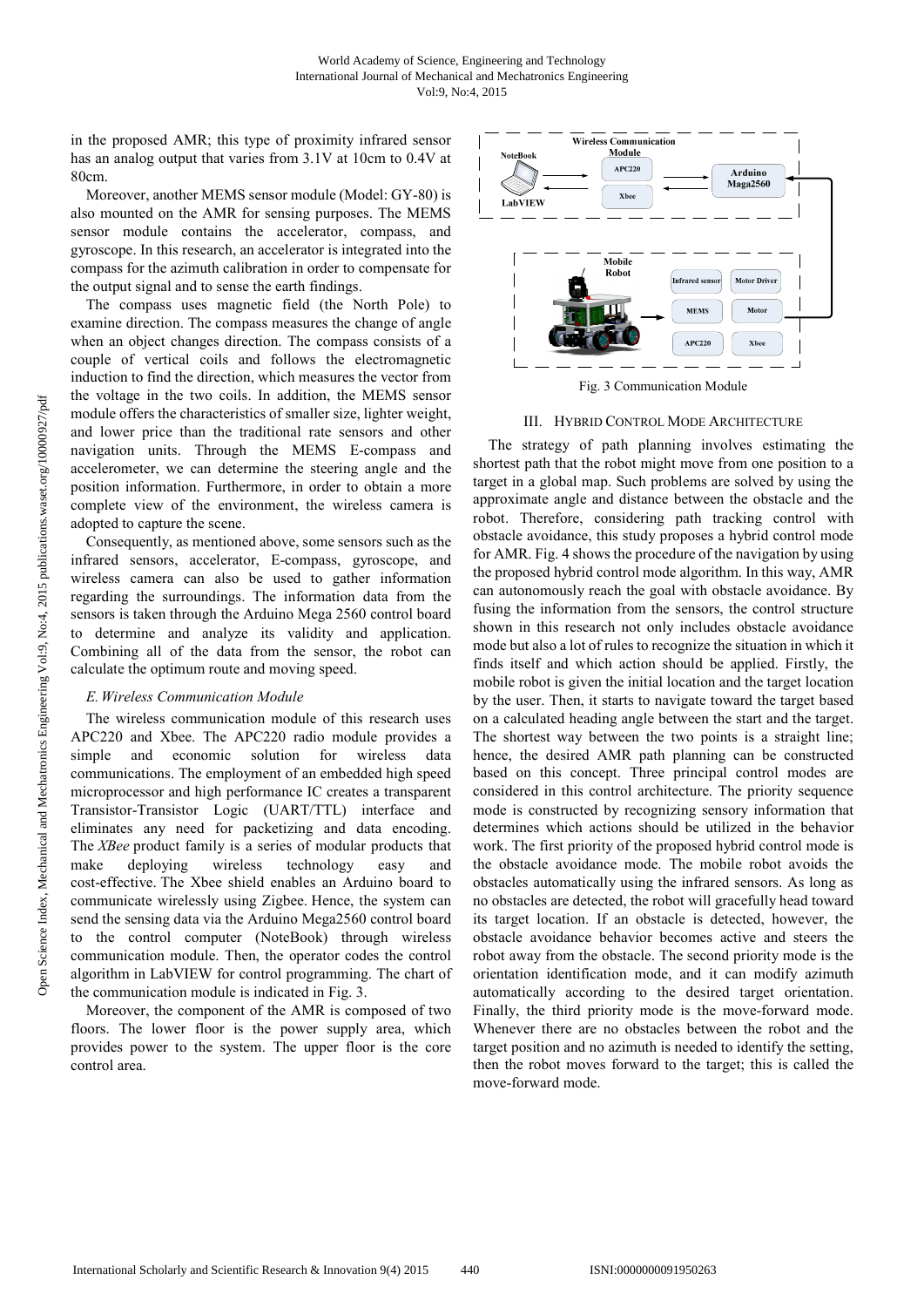

Fig. 4 Hybrid control mode for autonomous mobile robot

#### *A. Obstacle Avoidance Mode*

The problem in this situation is that the obstacle avoidance behavior gathers no information about the target location; thus it can steer the mobile robot in any direction to avoid the obstacle. This may work well; however, there are times when it may be desirable for the robot to steer in a direction which takes it closer to its desired path. The obstacle avoidance function faces three issues: where the obstacles are, when the robot needs to avoid obstacles, and which direction the robot can go to avoid the obstacles [6]. Hence, the theme of this subsection is the design of a real-time target tracking control scheme for AMR through the use of infrared sensors. In this study, the mobile robot uses four infrared sensors to avoid obstacles. The IR sensors are mounted on the front and both sides of the AMR, as indicated in Fig. 5. The sensors include the front, left side, and right side of the robot, namely  $IR_1$ ,  $IR_2$ ,  $IR_3$ , and  $IR_4$ . The mobile robot is guided by online sensor information attained while navigation is performed. This approach adopts the method of driving a mobile robot through direct mapping between sensors and motors without building predefined environmental maps. Thus, the control structure of obstacle avoidance mode is based on a task to avoid obstacles; the input of the control system involves sensor data, and the output involves the motor commands. The mobile robot wheels are controlled independently.



Fig. 5 IR sensors location on the AMR

## *B. Orientation Identification Mode*

In this paper, we suggest an improved MEMS compass north-finding method to detect the robot's azimuth in a short time. Then we set up this system into the AMR to detect the steering angle. The sensitive axis and the robot steering use the same angle. In order to compensate for the output signal and sense the earth's sensitivity, an accelerator is also integrated into the gyroscope for the attitude calibration in this research.

The mobile robot estimates the orientation angle from the current and previous location information. The robot recalculates the orientation of the target location and determines the steering angle of mobile robot to reach the target again [19]. Exploiting the approach described above, the desired orientation of the goal  $\theta_{desired}$  is derived from the initial and target location by

$$
\theta_{\text{desired}} = \arctan\left(\frac{y_{\text{target}} - y_{\text{initial}}}{x_{\text{target}} - x_{\text{initial}}}\right),\tag{1}
$$

where  $(x_{\text{target}}, y_{\text{target}})$  represents the coordinate of the target location and  $(x_{initial}, y_{initial})$  indicates the coordinate of the start location. If we assumed that the robot moves straight, so that the incident angle  $\theta_1$  equals the pose of the robot:

$$
\theta_{1} = \arctan\left(\frac{y_{\text{current}} - y_{\text{previous}}}{x_{\text{current}} - x_{\text{previous}}}\right),\tag{2}
$$

where  $(x_{previous}, y_{previous})$  and  $(x_{current}, y_{current})$  denote the coordinates of the location scanned previous and current, respectively.

Moreover, the angle  $\theta_2$  describes the angle between the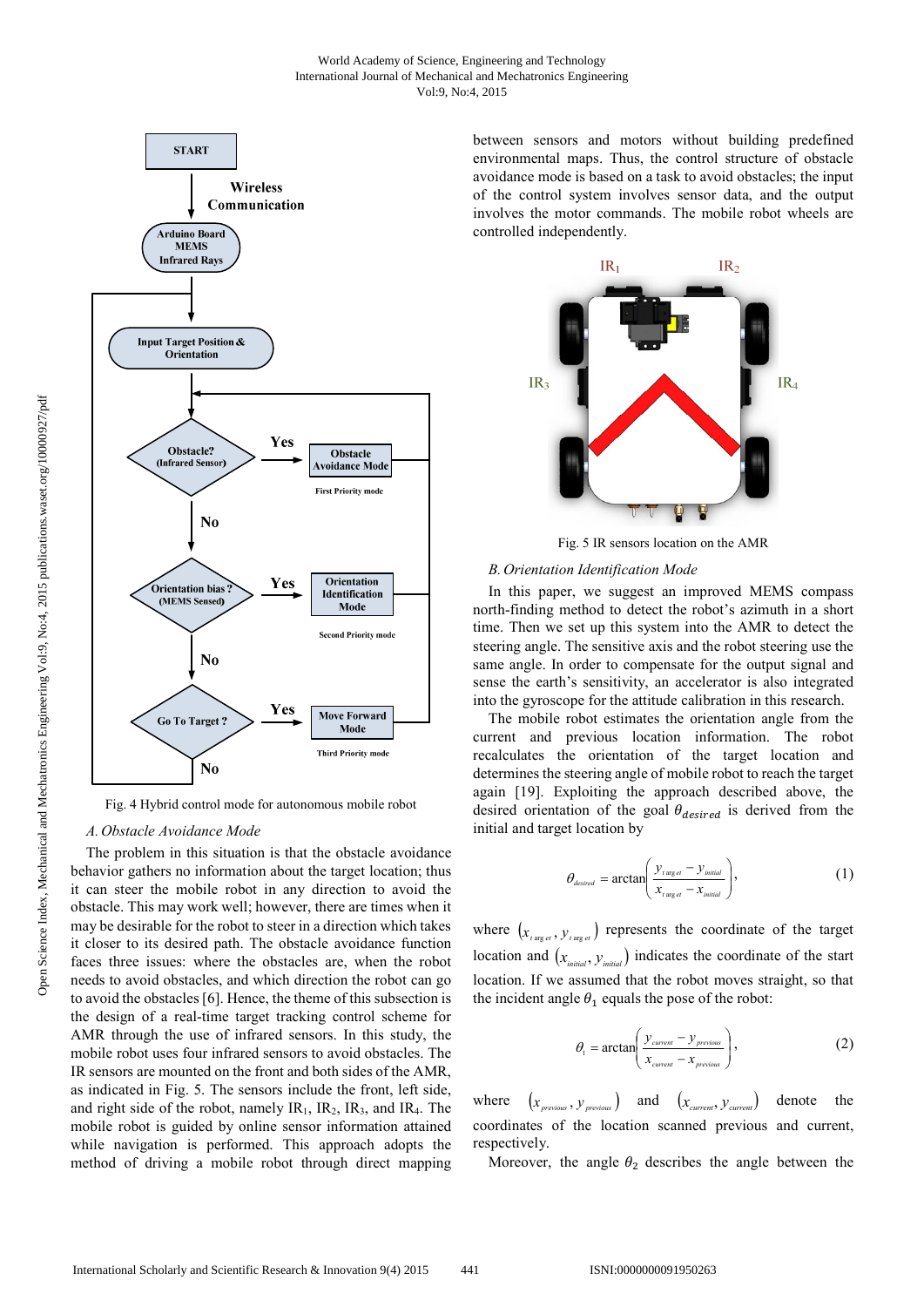current and the target location:

$$
\theta_2 = \arctan\left(\frac{y_{\text{target}} - y_{\text{current}}}{x_{\text{target}} - x_{\text{current}}}\right). \tag{3}
$$

From (2) and (3), the steering angle  $\theta_s$  toward the target can be defined as in (4). Accordingly, the steering angle  $\theta_s$  is also updated by (4):

$$
\theta_s = \theta_1 - \theta_2 \tag{4}
$$

The inputs to the fuzzy reasoning are the mobile robot steering angle (between robot orientation and the robot target orientation).

#### *C.Move Forward Mode*

As long as no obstacles are detected, the robot will gracefully head toward its target location. If an obstacle is detected, however, the obstacle avoidance behavior becomes active and steers the robot away from the obstacle. The first priority control mode is the obstacle avoidance mode. The second priority mode is the orientation identification mode, and it can modify the azimuth automatically for the desired target orientation. While there are no obstacles between the robot and target position, and no azimuth is needed to identify them, then the robot moves forward to the target, thus demonstrating the move-forward mode. Hence, the third-priority mode is called the move-forward mode.

## IV. CONTROLLER IMPLEMENTATION

#### *A.Fuzzy Sets for Obstacle Avoidance Mode Implementation*

One of the primary fields of research in robotics is the development of methods for the guidance of autonomous robots. There are many complex problems in this field, mainly due to the nature of real environments, which are difficult to model. Knowledge about an environment is often incomplete, uncertain, and approximated; the information often supplied by the robot sensors is limited and not totally reliable; and the environment in which the robot is located usually has a dynamism which cannot be predicted. For all of these reasons, fuzzy logic is a useful tool in the autonomous robots, as has been demonstrated in numerous studies carried out for guidance in real environments, obstacle avoidance, route planning, etc. [8]. Fuzzy logic, unlike classical logic, is tolerant to imprecision, uncertainty, and partial truth. This makes it easier to implement fuzzy logical controller to nonlinear models than other conventional control techniques.

In order to avoid obstacles without encountering any obstacles, the AMR should take sensory information about obstacles into account. The proposed FLC in obstacle avoidance mode uses the sensory information from four proximity sensors as the inputs and controls of the four motors. The FLC translates the sensor measurements directly to actuator actions. If there is an obstacle, the controller will determine the optimum route and order the mobile robot to move, and then it will scan the area again. The front two IR sensors  $(IR<sub>1</sub>, IR<sub>2</sub>)$  perform the front obstacle detection. Both IR

sensors  $\text{(IR}_3, \text{IR}_4)$  detect obstacles on either side. Hence, the fuzzy membership functions for obstacle avoidance can be classified as two pairs  $(IR_1, IR_2)$  and  $(IR_3, IR_4)$ . In this research, we propose two fuzzy controllers, which are called type I and type II fuzzy controller, for obstacle avoidance for comparison purposes. When the robot starts moving, it will scan to determine if there is an obstacle or not. If there is one in front, it will calculate whether going to the right side or the left side presents a shorter route. Then the controller will send data to the stepping motor to process real-time action for obstacle avoidance

Three membership functions (MF) are considered for type I fuzzy controller: *near*, *medium*, and *far*. Normalized triangular membership functions are selected for rule bases. Each of these functions is shown in Fig. 6. In consideration of the sensor transmission reaction time is about 0.3 second, if we define the "*near*" is too narrow for the front infrared sensors  $(IR<sub>1</sub>, IR<sub>2</sub>)$ , it will be easily to lead the mobile robot to hit the obstacles and then begin to execute the obstacle avoidance behavior. Hence, the definition "*near*" is set to the biggest area among the three fuzzy sets for  $(IR_1, IR_2)$  membership function based on operator's experience (Fig. 7 (a)). Moreover, the other side infrared sensors  $\text{(IR}_3, \text{IR}_4)$  may be taken into account in the narrow passageway can pass through the obstacles to the target goal, the membership function graphics settings on a more even (Fig. 6 (b)).

In addition, the control problem for the AMR is how to independently control the left and right turns. Hence, there are three fuzzy sets: *turn\_right*, *turn\_left*, and *stop* for stepping motors to control the left and right wheel, respectively (Fig. 6 (c)). Thus, the fuzzy obstacle avoidance control mode has 4 inputs and 2 outputs. This means that there are 81 possible fuzzy rules.



Fig. 6 Type I fuzzy controller for obstacle avoidance mode

Even if the type I fuzzy sets is simple, however, there is an oscillation problem while facing obstacle avoidance. Hence,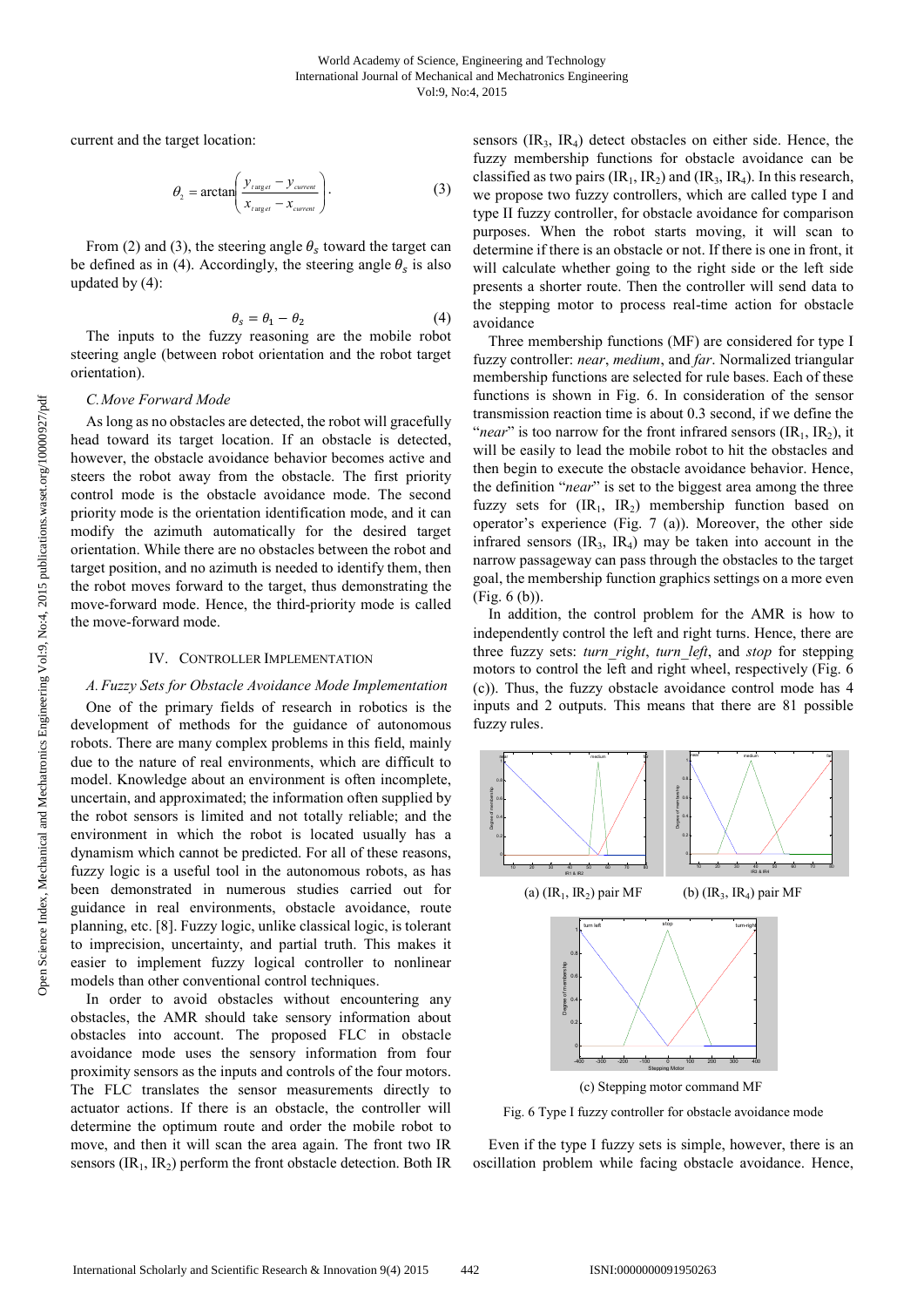the proposed fuzzy control type II is based on the performance of the type I fuzzy sets. Five membership functions are considered here: *very\_near*, *small\_near*, *near*, *medium*, and *far*. The main difference between type I and type II is that the latter divides "*near*" into *very near*, *small near*, and *near*. The graphical representation of these membership functions for the IR sensors is given in Figs. 7 (a) and (b), respectively. Similarly, there are five fuzzy sets − *turn very right*, *turn\_right*, *turn\_left*, *turn\_very\_left*, and *stop* − for stepping motors to control the left and right wheels (Fig. 7 (c)). Hence, the knowledge base contains 625 rules.



Fig. 7 Type II fuzzy controller obstacle avoidance mode

#### *B.Fuzzy Orientation Identification Mode Implementation*

The type I fuzzy set for orientation identification mode has been presented in Fig. 8. The steering angle  $\theta_s$  fuzzy membership function using the triangular graph is indicated in Fig. 8 (a), and membership function for stepping motor in Fig. 8 (b). Here, four membership functions, *negative\_big*, *negative\_small*, *positive\_small, and positive\_big*, have been considered in this design for orientation identification purposes. Moreover, there are four fuzzy sets, *turn\_very\_right*, *turn\_right*, *turn\_left*, and *turn\_very\_left*, for stepping motors to control the left and right wheels.





Moreover, the proposed fuzzy control type II is based on the

bell function for the MEMS sensor and the stepping motor comm. The graphical representation of these membership functions for the MEMS sensors and stepping motor are given in Figs. 9 (a) and (b), respectively. Similarly, there have five fuzzy sets *turn\_very\_right*, *turn\_right*, *turn\_left*, *turn* very left, and *stop* for stepping motors to control the left and right wheel, respectively (Fig. 9 (b)).



Fig. 9 Type II fuzzy controller for orientation identification mode

### V.REAL TIME EXPERIMENTAL RESULTS AND DISCUSSIONS

The established AMR is shown in Fig. 2; its corresponding dimensions are 25 cm in length, 30 cm in width, 100 cm in height, and 2 kg in weight. For a target goal and obstacle avoidance test, the dimensions for the experimental space are 500 cm in length and 300 cm in width. In order to verify the performance of the proposed hybrid control modes, three different obstacles scenario environments have been constructed. It is noted that Case I is a symmetrical obstacle scenario, Case II is a narrow passageway scenario, and Case III is the extremely obstacle scenario case.

The behavior network possesses the fuzzy obstacle avoidance control mode, the fuzzy orientation identification control mode, the move forward control mode, and three hybrid control modes to deal with different situations in real applications.

Moreover, the comparison trajectory tracking error in a normalized root-mean-square (RMS)  $e_{RMS}$  is defined as

$$
e_{RMS} = \sqrt{\sum_{k=1}^{N} e_k^2} / N, \qquad (5)
$$

where *N* is total number of samples, and  $e_k$  is the tracking error at each sampling time.

### *A.Case I Experimental Scenario Environment*

Case I is the first test case in order to verify the validity and reliability of the proposed control scheme. The path tracking during the experimentation is shown in Fig. 10. It can be seen that the robot avoided obstacles as it approached the obstacle while it's in the security zone; the mobile robot planned a path similar to a straight line, turning to the target point.

To further verify the performance of the proposed controller, Table I compares the normalized root mean square (RMS) tracking deviation, which contains X-direction, Y-direction, and steering angle for different fuzzy control methodologies. It shows that the fuzzy controller based on type I and II can also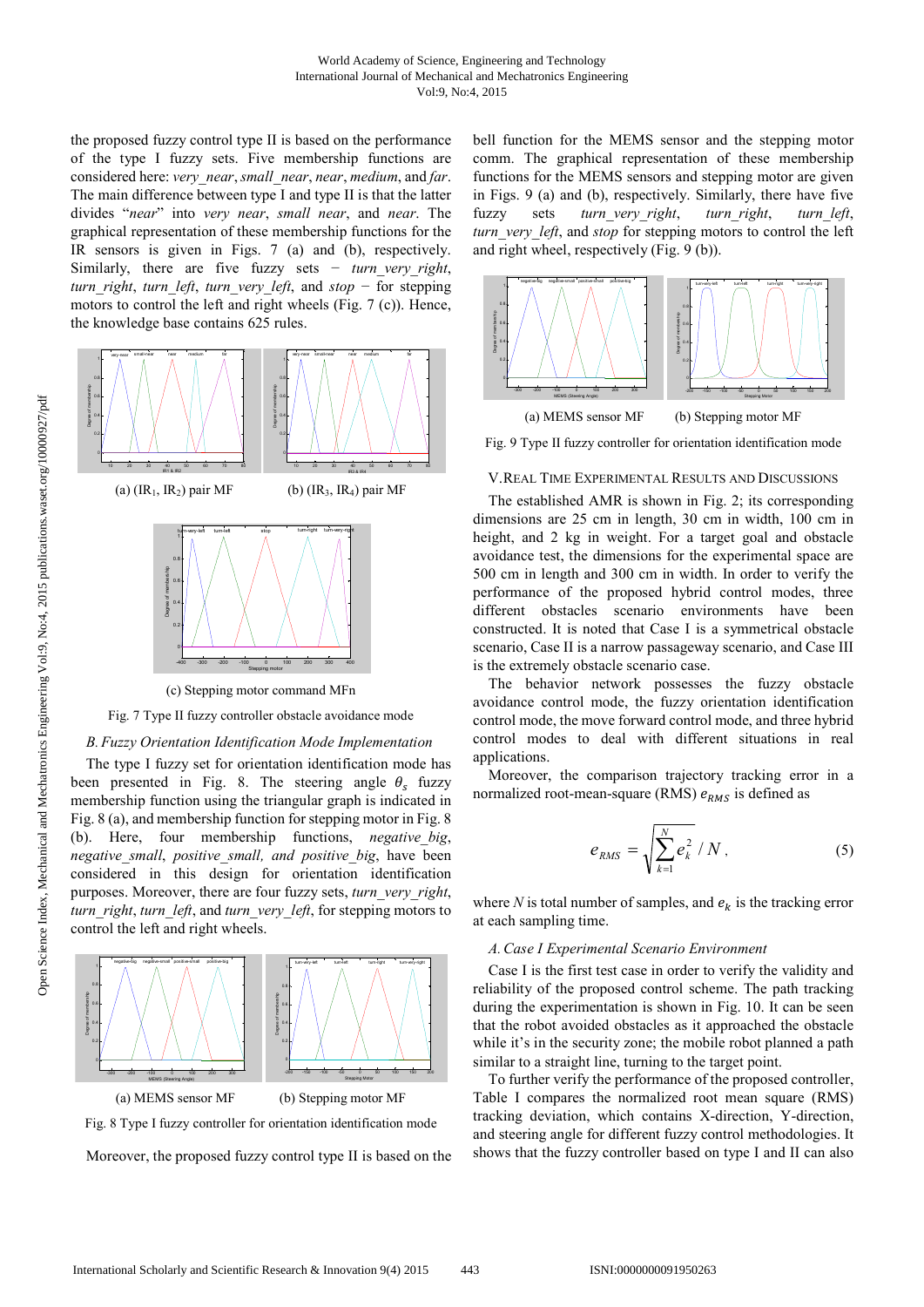track the desired trajectory successfully.

This experimental finding confirms that type II controller reduces the trajectory tracking deviation (RMS) in X-direction by approximately 9.97%, representing a 26.92% reduction in Y-direction, and a 2.78% diminution in steering angle tracking. The controlled response confirms that the type II fuzzy controller can effectively suppress the trajectory tracking drift of the AMR. Moreover, the task completion time can be further reduced by as much as 19.8% when the type II controller is applied. It is shown that the use of a proposed fuzzy type II reduces the tracking error slightly (Table I). It can be concluded that the proposed fuzzy controls type I and II can perform obstacle avoidance successfully as well as path tracking.



Fig. 10 The tracking performance for case I experimental scenario environment

| <b>TABLE I</b><br>COMPARES TRAJECTORY TRACKING ERROR FOR DIFFERENT CONTROL<br><b>SCHEMES</b><br>Case I Scenario Experiment (RMS) |       |        |       |       |  |  |
|----------------------------------------------------------------------------------------------------------------------------------|-------|--------|-------|-------|--|--|
|                                                                                                                                  |       |        |       |       |  |  |
| Type I                                                                                                                           | 53.97 | 32.74  | 8.77  | 141   |  |  |
| Type II                                                                                                                          | 48.59 | 23.92  | 8.52  | 113   |  |  |
| <b>Error Reduction</b><br>(Type I-Type II)                                                                                       | 9.97% | 26.92% | 2.78% | 19.8% |  |  |

### *B.Case II Experimental Scenario Environment*

Case II is the second test case in order to verify the validity and reliability of the proposed control scheme. Even if the type I fuzzy set is simple, however, there is an oscillation problem while facing obstacle avoidance in narrow passageway. Hence, the proposed fuzzy control type II is based on the improvement performance of the type I fuzzy sets. Fig. 11 demonstrated the path tracking during the experimentation under Case II scenario environment. It can be also seen that the robot avoided obstacles as it approached the obstacle. While it's in the security zone; the mobile robot planned a path similar to a straight line, turning to the target point.

In addition, during the AMR operation under Case II, the tracking deviation in X-direction can be reduced as compared to type I by as much as 0.96% when type II controller is applied, and the tracking deviation in Y-direction can be reduced by 0.9% when the proposed type II fuzzy controller is used. Similarly, the experiment also demonstrates that the type II controller reduces the tracking steering angle error under the Case II scenario by approximately 70%. Furthermore, the task completion time can be reduced from 187 seconds to 171 seconds by as much as 8.6% in total when the type II controller is applied (Table II). Thus, the proposed fuzzy control rule scheme (type II) diminishes the tracking error during as well as task completion time. Hence, even if a narrow passageway scenario, the proposed control algorithm can lead the mobile robot to pass the narrow pathway and moving to the target successfully.



Fig. 11 The tracking performance for case II experimental scenario environment

| <b>TABLE II</b>                                          |  |
|----------------------------------------------------------|--|
| COMPARES TRAJECTORY TRACKING ERROR FOR DIFFERENT CONTROL |  |
| <b>SCHEMES</b>                                           |  |

| OCHEMIES                                   |                                            |                                                           |                                      |  |  |  |
|--------------------------------------------|--------------------------------------------|-----------------------------------------------------------|--------------------------------------|--|--|--|
| Case II Scenario Experiment (RMS)          |                                            |                                                           |                                      |  |  |  |
| Tracking<br>deviation<br>in X-dir.<br>(cm) | Tracking<br>deviation<br>in Y-dir.<br>(cm) | Tracking<br>steering<br>angle Error<br>$\theta_{s}$ (deg) | Task<br>completi<br>on time<br>(sec) |  |  |  |
| 43.06                                      | 30.05                                      | 24.38                                                     | 187                                  |  |  |  |
| 42.64                                      | 29.78                                      | 7.26                                                      | 171                                  |  |  |  |
| 0.96%                                      | $0.9\%$                                    | 70%                                                       | 8.6%                                 |  |  |  |
|                                            |                                            |                                                           |                                      |  |  |  |

## *C.Case III Experimental Scenario Environment*

Even if the mobile robot face the extremely obstacle scenario case (Case III), the control system also succeeds in avoiding collision and navigation task. The actual path tracking of the fuzzy navigation algorithm at Case III scenario environment is as shown in Fig. 12. There still have an oscillation problem while mobile robot facing obstacle avoidance by using type fuzzy I controller. It shows that the navigation strategy of fuzzy algorithm for avoidance obstacles is correct and effective by tuning fuzzy knowledge base. Through the employment of the proposed type II fuzzy control in the system, the tracking deviation is greatly reduced or even eliminated (Table III). We can see that the robot can avoid the obstacle safely and reach the target point successfully. Moreover, the path to the target is shorter than type I control while type II control scheme is introduced. At the same time, the tasking time is also gradually decreased. These experiments show that the mobile robot successfully tracks the desired trajectory. This experimental finding also confirms that rule II reduces the trajectory tracking error (RMS) in X-direction by 20%, representing a 22% diminution in Y-direction, and 67% attenuation in steering angle tracking. The controlled response confirms that the type II fuzzy controller can effectively suppress the trajectory tracking error of the AMR. Moreover, the task completion time can be further reduced by as much as 23% when the type II